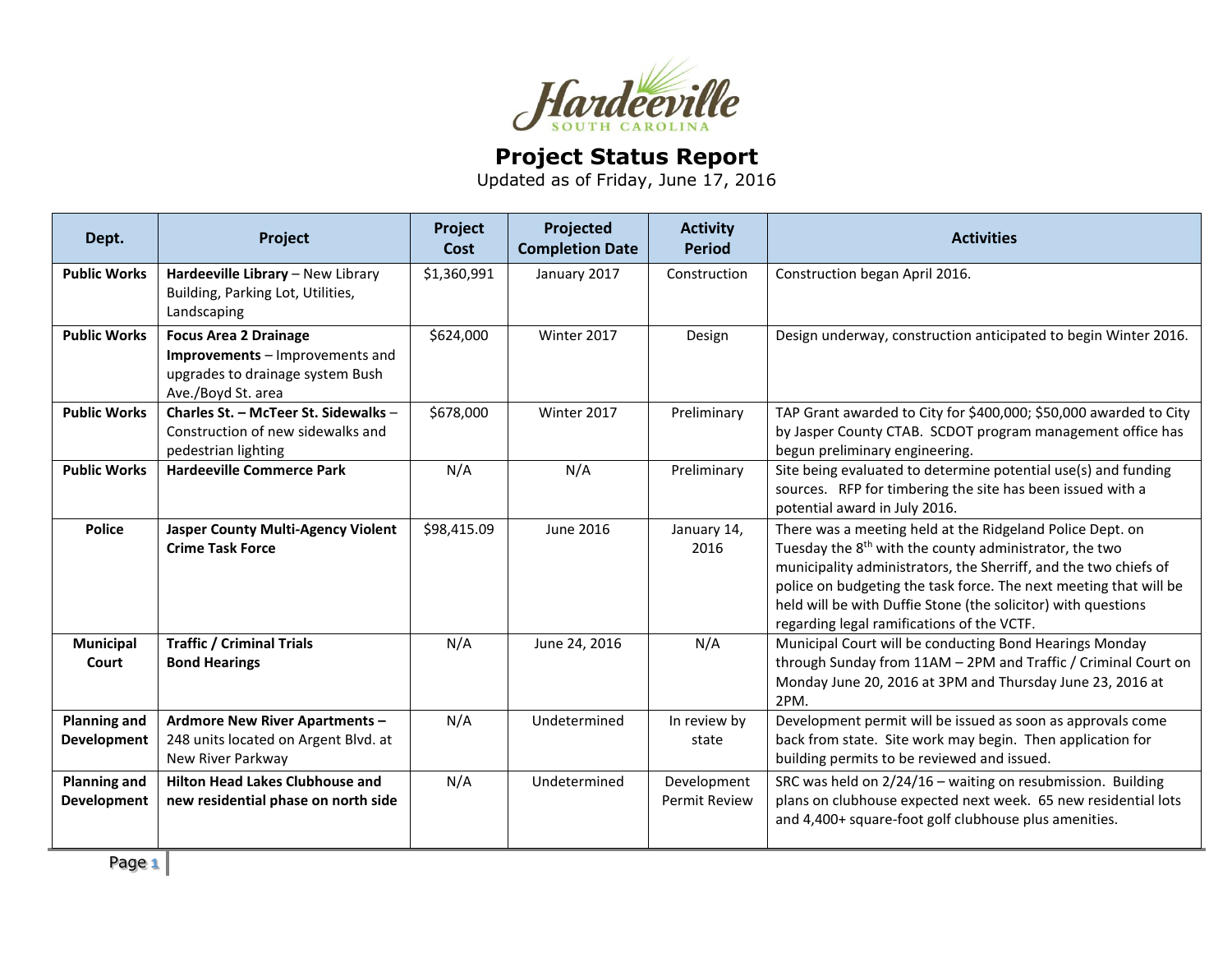

## **Project Status Report**

Updated as of Friday, June 17, 2016

| Dept.               | Project                                     | Project<br>Cost    | Projected<br><b>Completion Date</b> | <b>Activity</b><br><b>Period</b> | <b>Activities</b>                                                   |
|---------------------|---------------------------------------------|--------------------|-------------------------------------|----------------------------------|---------------------------------------------------------------------|
|                     |                                             |                    |                                     |                                  |                                                                     |
| <b>Planning and</b> | <b>Natural Gas Extension to Exit 5</b>      | Not known          | Undetermined                        | Coordinating                     | Surveys to local business owners are completed. Staff meeting       |
| <b>Development</b>  |                                             | at this time       |                                     | with SCE&G                       | with SCE&G on process and next steps in early March.                |
| <b>Planning and</b> | Boundary and Annexation Survey -            | N/A                | 2017                                | Rec'd software                   | Staff working on inputting all information into new software and    |
| <b>Development</b>  | Preparation for 2020 Census                 |                    |                                     | from US Census                   | preparing all files for transmittal to Bureau, to ensure that all   |
|                     |                                             |                    |                                     | Bureau - staff                   | annexations/citizens be included in new count.                      |
|                     |                                             |                    |                                     | beginning                        |                                                                     |
|                     |                                             |                    |                                     | implementation                   |                                                                     |
| <b>Planning and</b> | <b>Royal Live Oaks Academy</b>              | N/A                | 2017                                | Development                      | Waiting on resubmission in order to finalize site plan.             |
| Development         |                                             |                    |                                     | Permit Review                    |                                                                     |
| <b>Fire</b>         | <b>AFG Grant</b>                            | \$4729.50          | First of March                      | Submitted                        | Passed first round of cuts, waiting on final cut and award          |
|                     |                                             | <b>Grant Match</b> |                                     |                                  | announcement.                                                       |
| <b>Fire</b>         | <b>Safer Act Grant</b>                      | Determining        | Summer 2016                         | Preparing                        | Preparing application for submittal by March 25, 2016.              |
|                     |                                             |                    |                                     | application                      |                                                                     |
| <b>Fire</b>         | <b>Strategic Plan</b>                       | \$0                | <b>Fall 2016</b>                    | Project                          | SWOC analysis started.                                              |
|                     |                                             |                    |                                     | Organization                     |                                                                     |
| Parks and           | Playground - Playground and public          | \$200,000          | Fall 2017                           | Preliminary-                     | We have worked with the Public Works and Planning                   |
| <b>Recreation</b>   | restroom facility for the "Blue             |                    |                                     | Post-survey                      | Departments to complete the survey of the lot. We are in the        |
|                     | House" site                                 |                    |                                     |                                  | initial steps of applying for grant funding to cover the costs of   |
|                     |                                             |                    |                                     |                                  | design and engineering for the site.                                |
| Parks and           | Synthetic Turf Field - Changing of          | \$600,000          | Spring 2017                         | <b>RFP</b>                       | We have sent out an RFP for the project which closes at the end     |
| Recreation          | current "football" field to a multi-        |                    |                                     |                                  | of June.                                                            |
|                     | purpose synthetic turf field                |                    |                                     |                                  |                                                                     |
| Parks and           | <b>Natural Grass Field - Revitalization</b> | \$100,000          | Spring 2017                         | <b>RFP</b>                       | We have sent out an RFP for the project which closes at the end     |
| <b>Recreation</b>   | of Natural Grass "soccer" field             |                    |                                     |                                  | of June.                                                            |
|                     | located at the back of the Recreation       |                    |                                     |                                  |                                                                     |
|                     | Complex                                     |                    |                                     |                                  |                                                                     |
| <b>Parks and</b>    | <b>Bike and Pedestrian Trails Master</b>    | TBD                | Fall 2017                           | Pre-RFP                          | City Staff has done lots of pre-RFP work on this project, including |
| <b>Recreation</b>   | Plan                                        |                    |                                     |                                  | multiple public meetings and a public survey. We are currently      |
|                     |                                             |                    |                                     |                                  | creating an RFP to be released by the end of July for services to   |
|                     |                                             |                    |                                     |                                  | help complete this process.                                         |